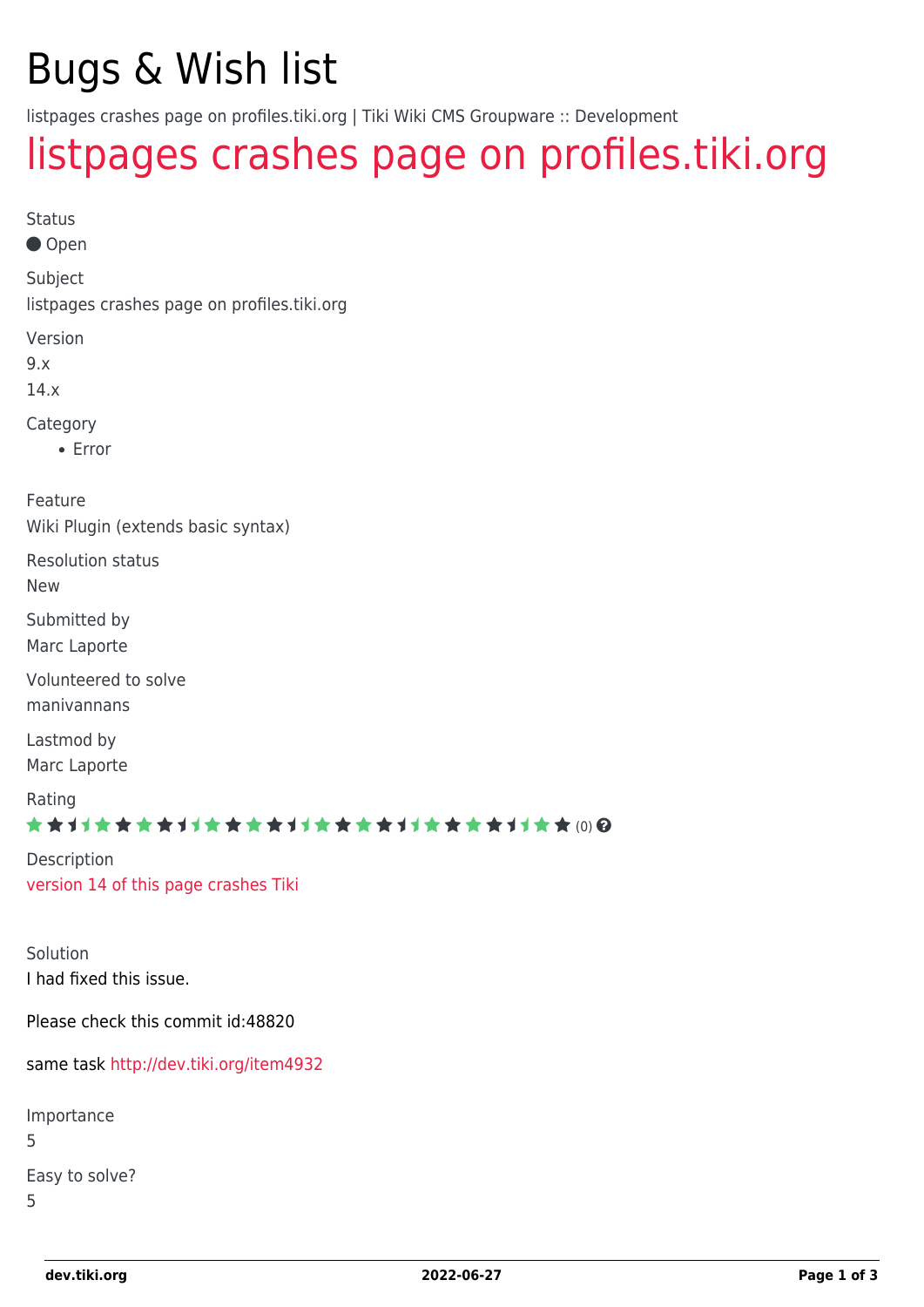Priority 25 Demonstrate Bug (Tiki 19+) Please demonstrate your bug on show2.tikiwiki.org Version: trunk ▼ [Create show2.tikiwiki.org instance](#page--1-0) Ticket ID 4887 Created Thursday 07 November, 2013 02:25:56 GMT-0000 by Marc Laporte LastModif Monday 09 December, 2013 19:41:23 GMT-0000

## Comments



[Pascal St-Jean](https://dev.tiki.org/user10536) 07 Nov 13 13:40 GMT-0000

Hi Marc,

you mentioned that only page 14 crashes the list. can you see anything special or out of the ordinary? Is this happening anywhere else?

thanks



[Marc Laporte](https://dev.tiki.org/user11197) 20 Nov 13 03:13 GMT-0000

max="GLEIS 1" sort="PageNameID" start="categorieID"

Look also: <https://profiles.tiki.org/Admin>

## Attachments

| filename                     | created | hits | comment | version | filetype |
|------------------------------|---------|------|---------|---------|----------|
| No attachments for this item |         |      |         |         |          |